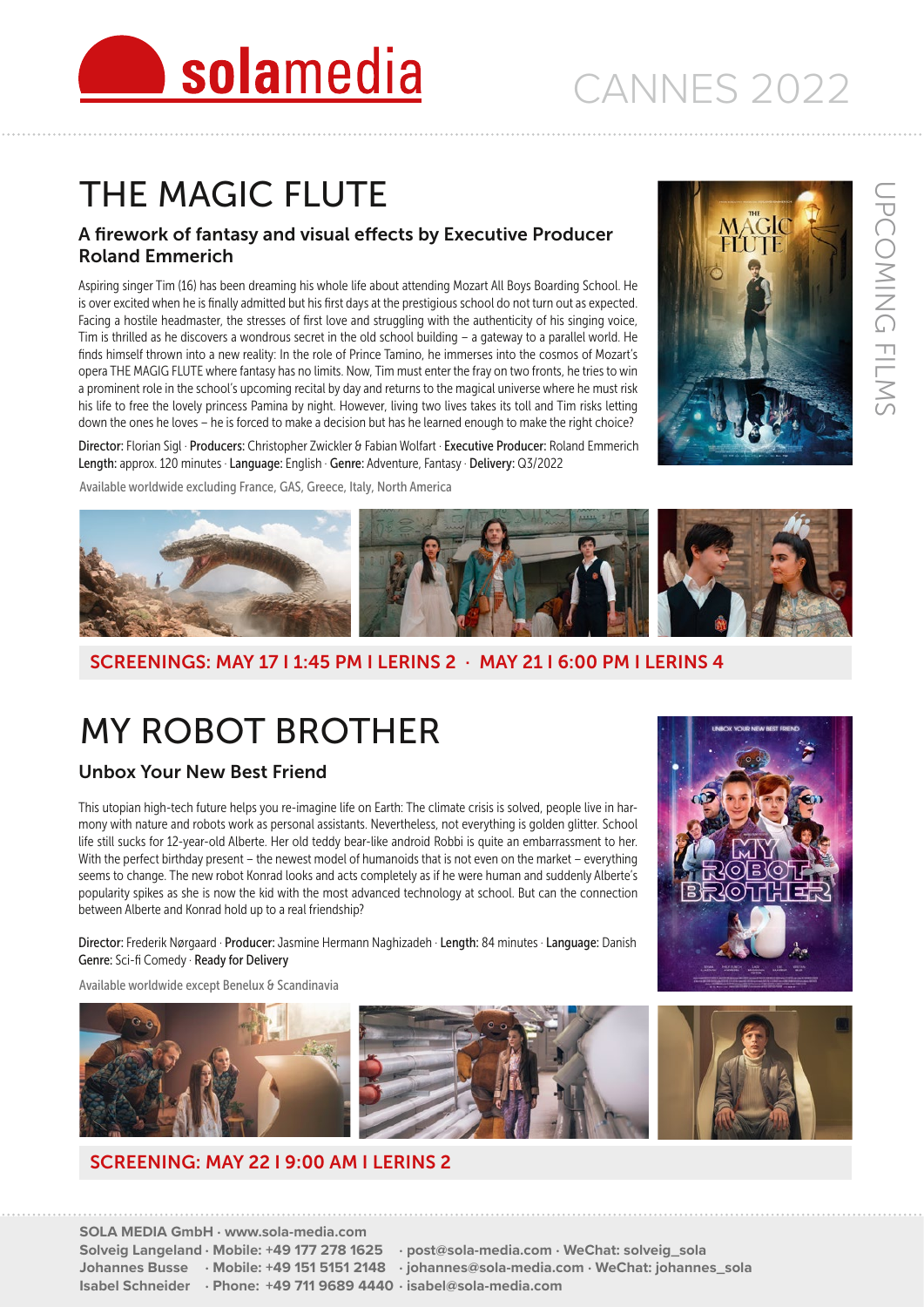

## THREE ROBBERS AND A LION

#### Based on one of the most popular Norwegian children's books of all time

Everyone would live peacefully in the idyllic Cardamom Town if it was not for the three troublemakers Casper, Jasper and Jonathan who are constantly on the prowl. Chaos rules their everyday life – also in their household. As they co-live with a lion, they are in desperate need for a housekeeper and come up with a plan to kidnap Aunt Sophie who is famous to be a domestic goddess. However, her management skills are even better than her housekeeping: She bosses the robbers around and has them do the job. Little by little, the three realize they are in a trap. The only solution is to get rid of Sophie by bringing her back to town. After another raid, they end up in jail – but when the town is in danger, the robbers have another chance to prove that bravery can make a difference!

Director: Rasmus A. Sivertsen · Producers: Heidi Palm Sandberg, Åshild Ramborg · Length: approx. 75 minutes Languages: English, Norwegian (OV) · Genre: Family, Comedy, Adventure · Delivery: Q1/2024





### RABBIT ACADEMY MISSION: EGGPOSSIBLE

#### Can a rabbit really trust a fox?

Max has reached his goal: He is the first city rabbit ever to be chosen in the master class for Easter rabbits. Now he and his friends have to find their very own super power in order to protect Easter. But then the unthinkable happens: The Easter rabbits' most powerful magical possession, the "golden egg", turns black – meaning Easter is in great danger! Indeed, Leo, the leader of a gang of city rabbits, wants to abolish Easter and tricks a family of foxes into stealing all Easter eggs. Max' only chance to save Easter lies in teaming up with the fox boy Ferdinand who offers his help. But can a rabbit really trust a fox?

Director: Ute von Münchow-Pohl · Producer: Dirk Beinhold · Length: 76 minutes · Languages: English, German (OV) · Genre: Family, Adventure · Ready for Delivery

Available worldwide excluding ANZ, Baltics, Benelux, Canada, CIS, Ex-Yugoslavia, France, GAS, Greece, Hungary, Iceland, Ireland, Italy, Poland, South Africa, Spain, Sweden & UK

![](_page_1_Picture_13.jpeg)

#### SCREENING: MAY 21 I 9:30 AM I LERINS 1

![](_page_1_Picture_16.jpeg)

UPCOMING FILMS

JPCOMING FILMS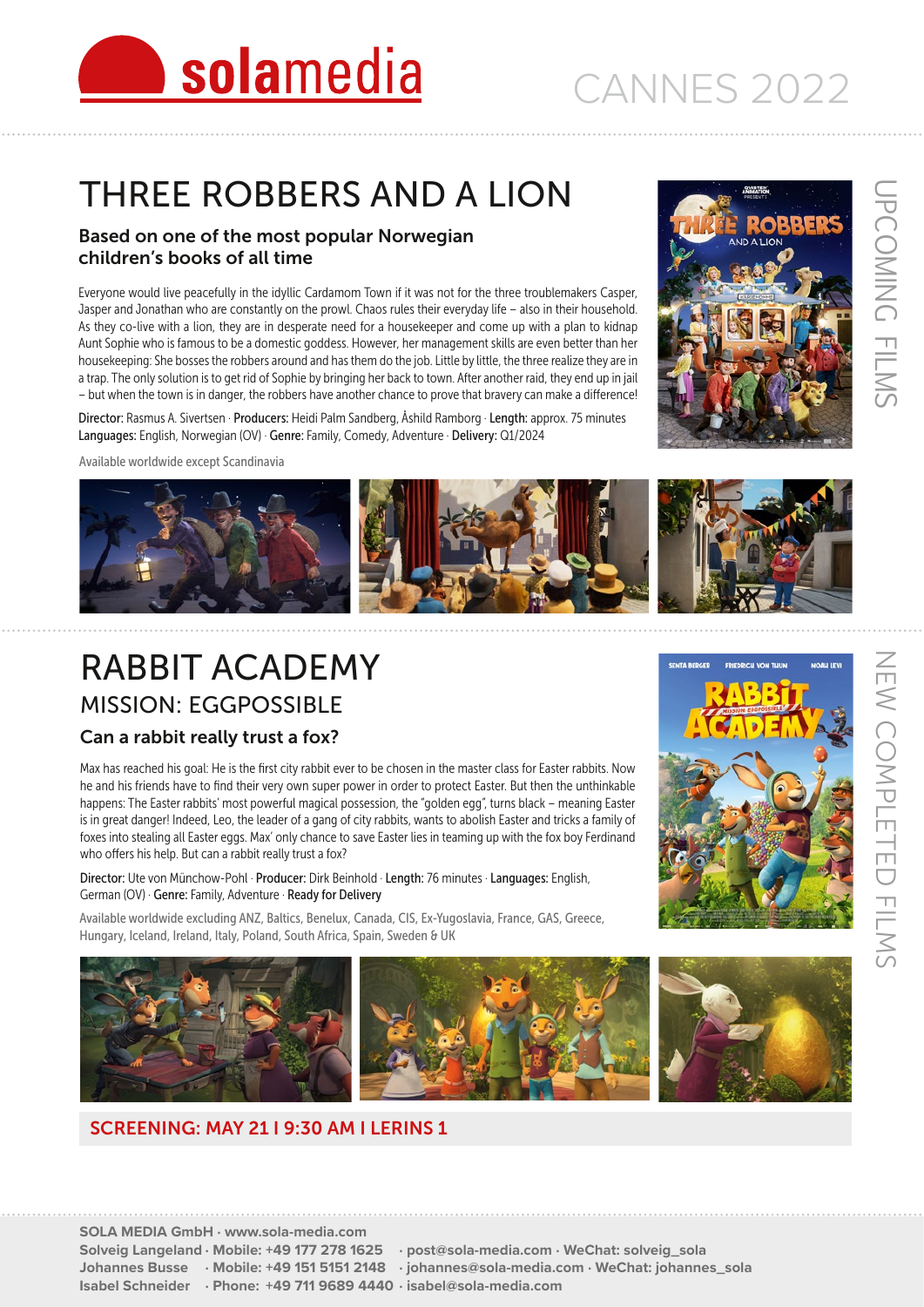## THREE WISHES FOR CINDERELLA

#### A delightfully unconventional retelling of the classic story The most fascinating fairy tale romance of all times

Since her father's death, the kind-hearted but also courageous Cinderella lives with her cruel stepmother and spoiled stepsister Dora who treat her like a servant in her own house. During one of her daily escapes to the for est, Cinderella prevents a couple of men from hunting wild animals, amongst them the handsome prince of the kingdom. They immediately feel attracted to each other but he is expected to find a suitable bride at the next royal ball which Cinderella is not allowed to attend. Equipped with a great deal of courage and empowered by her three magical hazelnuts, she decides to stand up for herself and determine her own fate. Is she able to break free from her stepmother's tyranny and find true love?

Director: Cecilie Mosli · Producers: Petter Borgli & Frederick Howard · Length: 86 minutes · Languages: English, Norwegian (OV) · Genre: Adventure, Fairy taleg · Ready for Delivery

Available worldwide excluding Benelux, CIS, Czech Republic, GAS, Greece, Hungary, Italy, Japan, LatAm, Lithuania, Netherlands, North America, Poland, Scandinavia, Slovakia & Spain

![](_page_2_Picture_7.jpeg)

#### SCREENING: MAY 22 I 6:00 PM I LERINS 2

MOONBOUND

#### Based on a bestselling children's book classic Get ready for a magical journey!

When Peter sets out on a magical journey to rescue his little sister Anne, he needs to travel to mysterious terri tory: the Moon! Anne was kidnapped by the evil Moon Man when she tried to help the beetle Mr. Zoomzeman in search for his wife. On his fantastic adventure, Peter lands on the Star Meadow where he meets the sleepy Mr. Sandman. He knows, only at the Night Fairy's dinner in the castle in the clouds, they can find out where Anne is – but there aren't enough seats for everyone. So they join the wild race along the Milky Way against the five Spirits of Nature: Storm Giant, Lightning Witch, Henry Hail, Rainy Robin and Mother Frost…

Director: Ali Samadi Ahadi · Producers: Frank Geiger, Ali Samadi Ahadi, Mohammad Farokhmanesh, Armin Hofmann, Bruno Wagner, Antonin Svoboda · Length: 84 minutes · Language: English · Genre: Family, Adventure · Ready for Delivery

Available worldwide excluding ANZ, Baltics, Benelux, China, CIS, Czech Republic, Denmark, Ex-Yugoslavia, France, GAS, Greece, Hungary, Iceland, Ireland, Israel, Italy, LatAm, North America, Norway, Poland, Portugal, Romania, Slovakia, South Africa, Spain, Sweden & UK

![](_page_2_Picture_14.jpeg)

....................

**SOLA MEDIA GmbH · www.sola-media.com Solveig Langeland · Mobile: +49 177 278 1625 · post@sola-media.com · WeChat: solveig\_sola Johannes Busse · Mobile: +49 151 5151 2148 · johannes@sola-media.com · WeChat: johannes\_sola Isabel Schneider · Phone: +49 711 9689 4440 · isabel@sola-media.com**

![](_page_2_Picture_16.jpeg)

NEW COMPLETED FILMS

NEW COMPLETED FILMS

![](_page_2_Picture_18.jpeg)

![](_page_2_Picture_19.jpeg)

![](_page_2_Picture_20.jpeg)